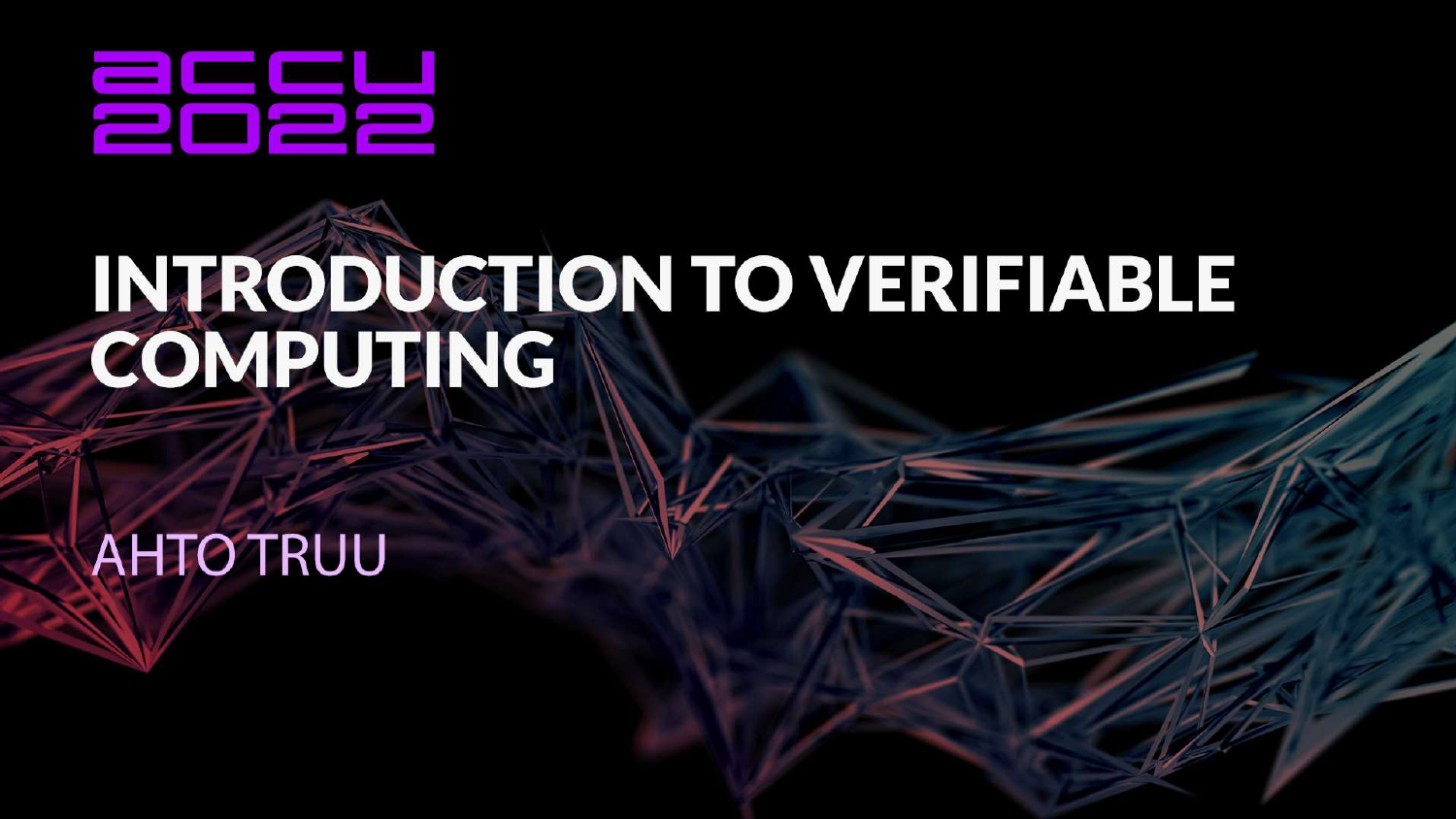

## VERIFIABLE COMPUTING AN INTRODUCTION

AHTO TRUU SOFTWARE ARCHITECT, GUARDTIME

ACCU CONFERENCE, 09-APR-2022



+121412527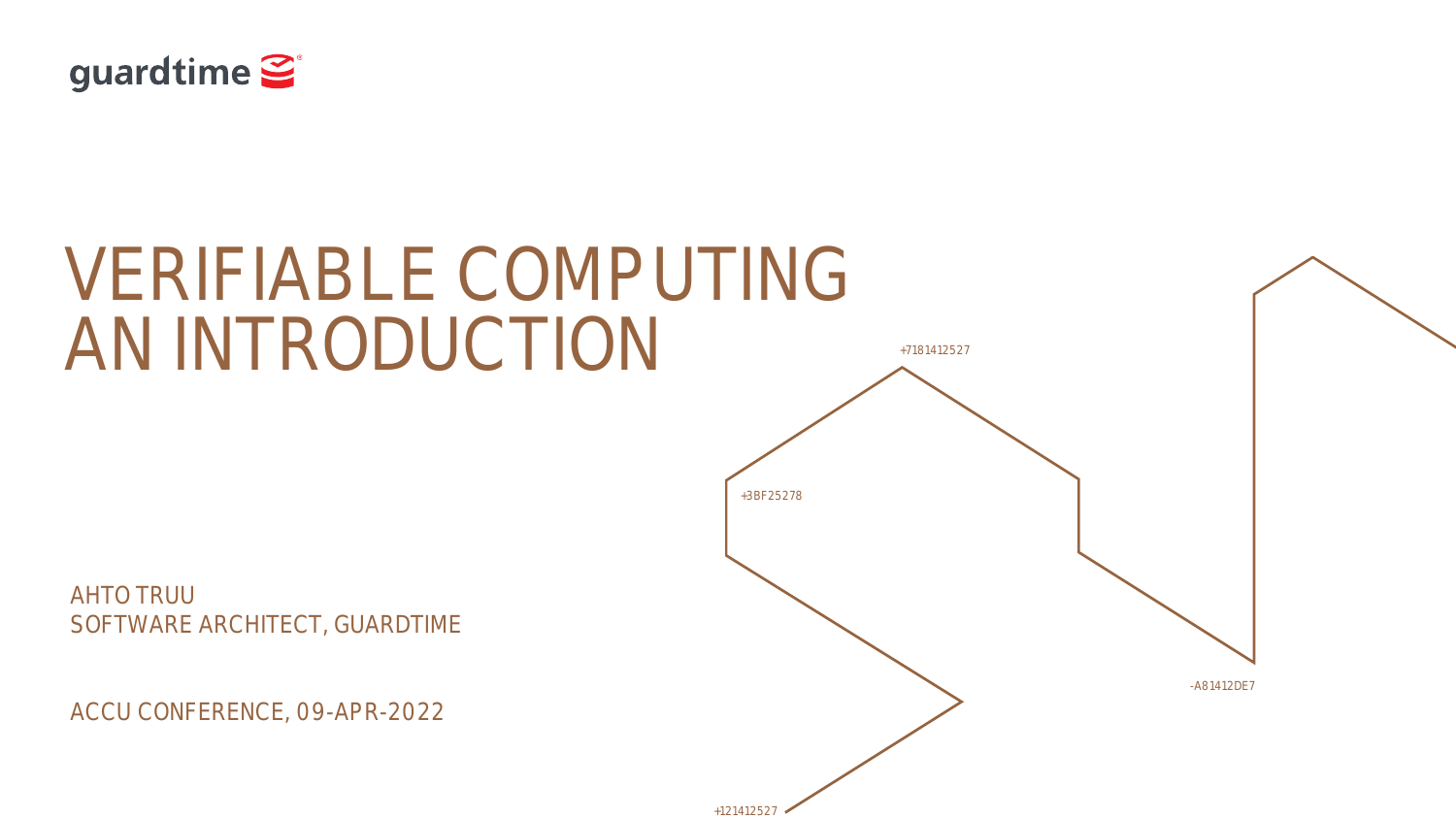### ABOUT GUARDTIME

- + Systems engineering company focusing on data security solutions
- + Founded in 2007 in Tallinn, Estonia
- + Global HQ in Lausanne, Switzerland + Offices in US, EU and China
- + 150 employees
- + 80% engineers and researchers
- + <https://guardtime.com/>

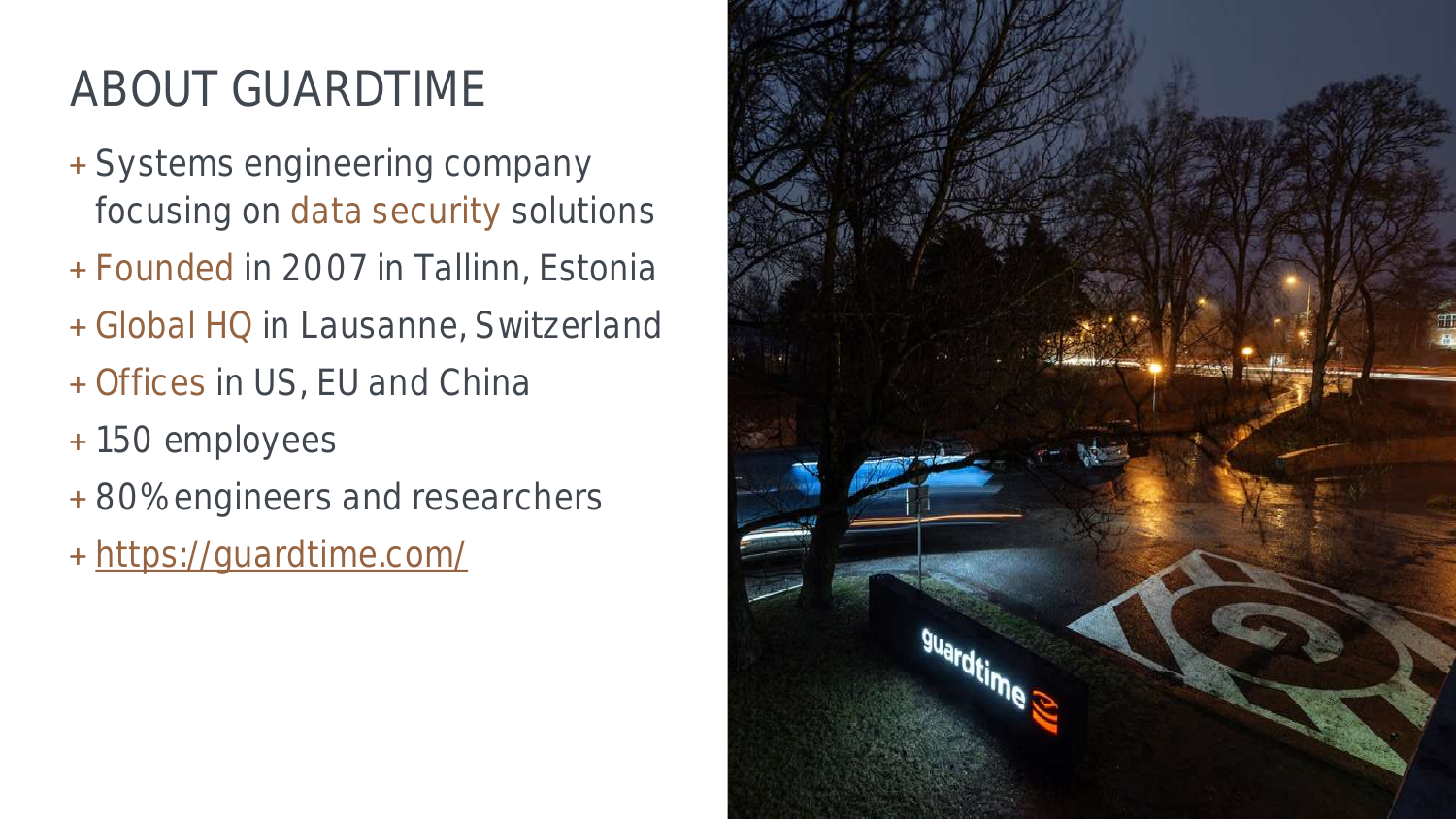

- + Motivation
- + Cryptographic tools
- + Arithmetic circuits and programs
- + Verifiable computations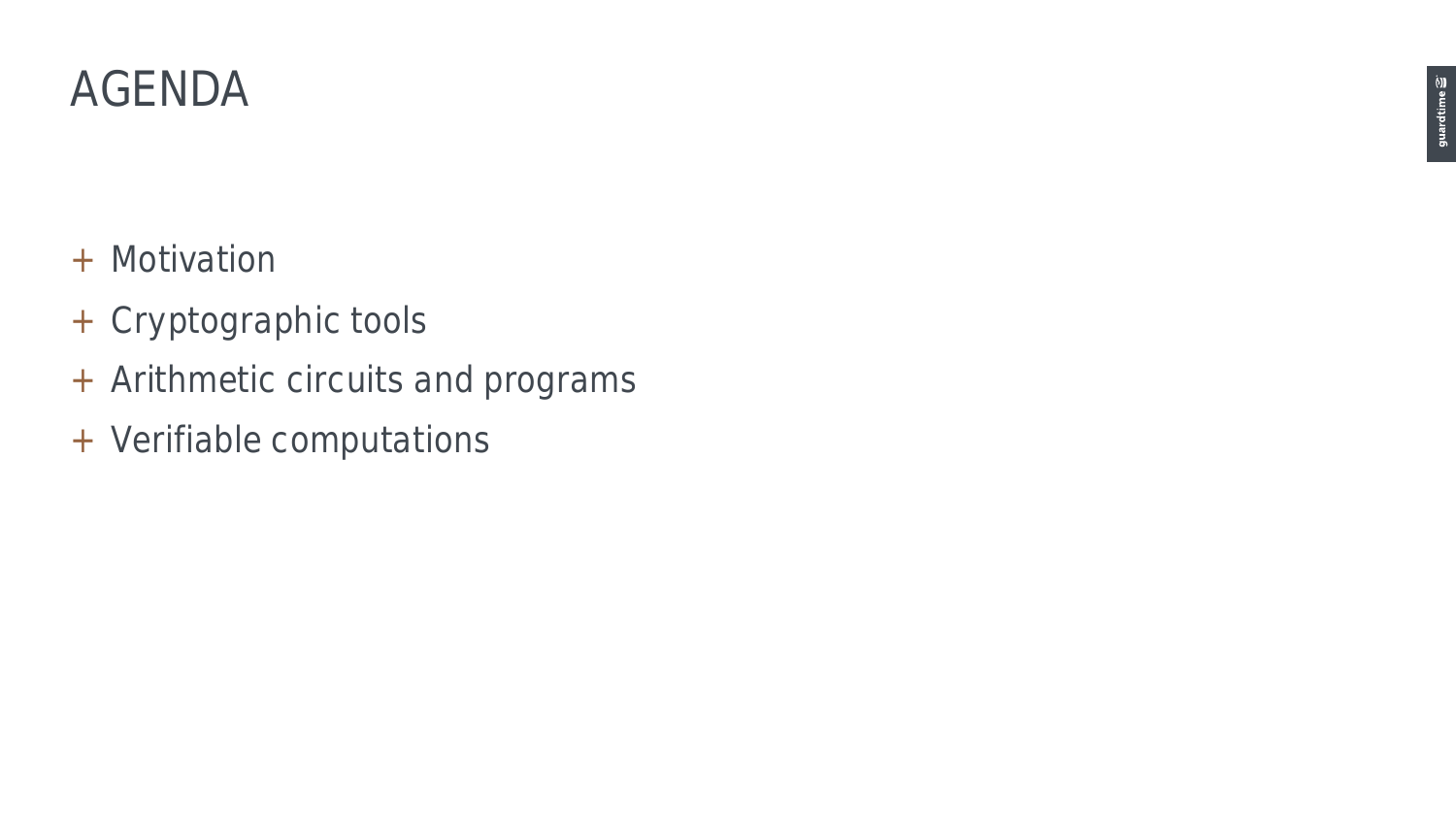#### guardtime

1/ MOTIVATION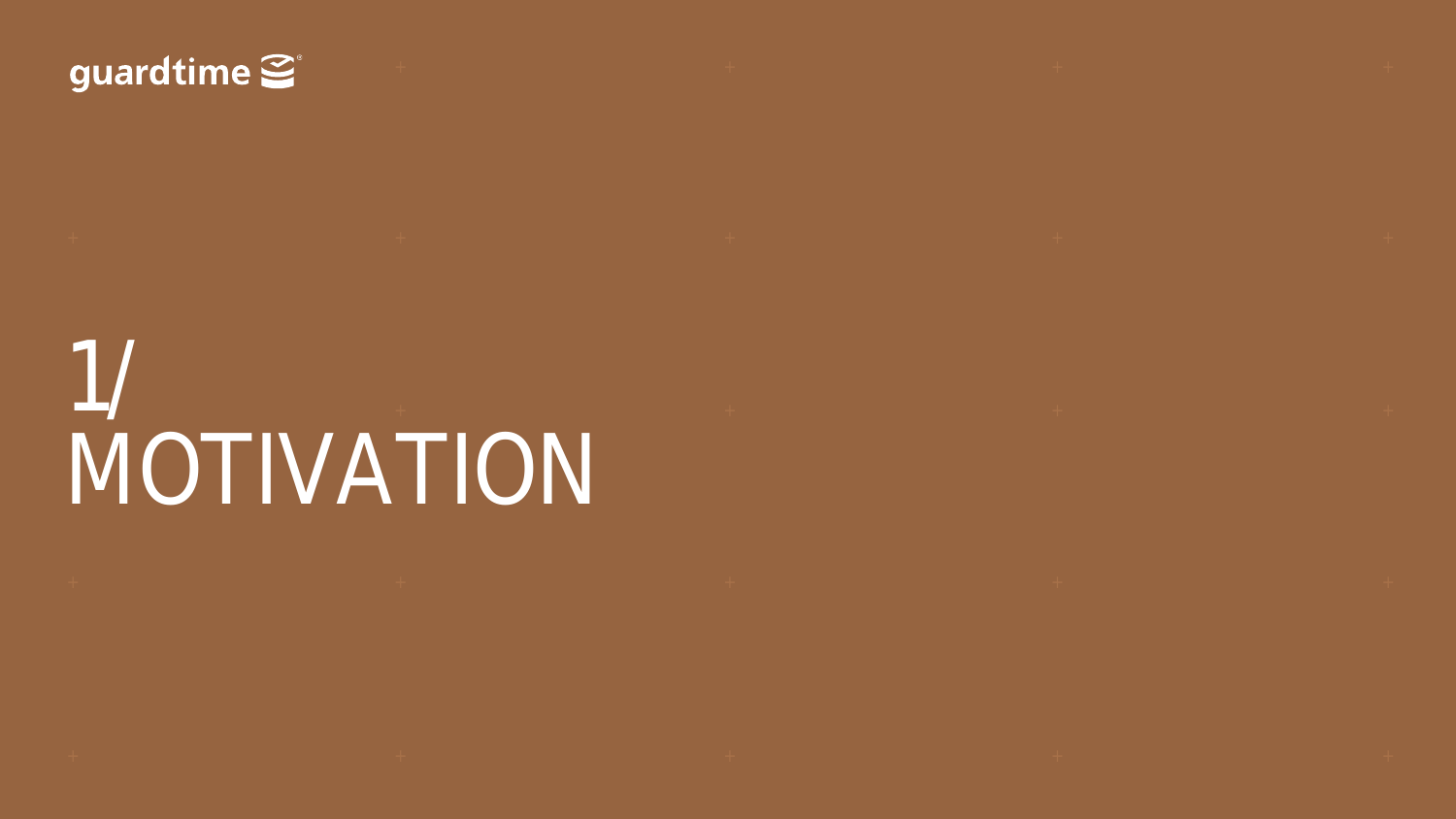#### VERIFIABLE COMPUTING

- + A client outsources some work to a server
- + The server returns the results
	- and a proof that the results are correct
- + Has also been called
	- Certified computation
	- Delegation of computation
	- Computational integrity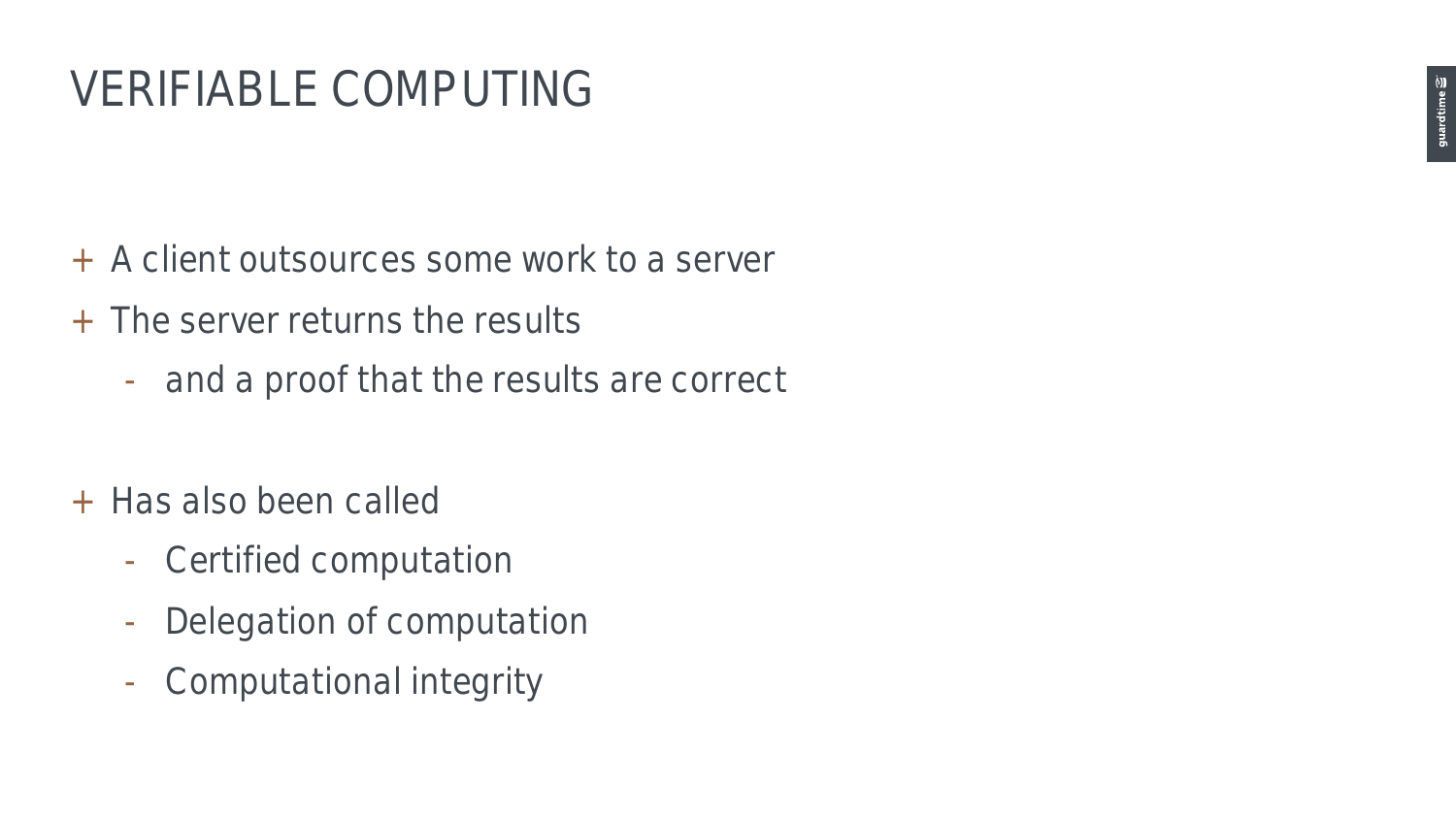#### AUTHENTICATED DATA STRUCTURES

- + The server maintains a database for the client
- + For every update request
	- proof that the update was applied
	- proof that nothing else was changed
- + For every query
	- proof that the results match the current state of the database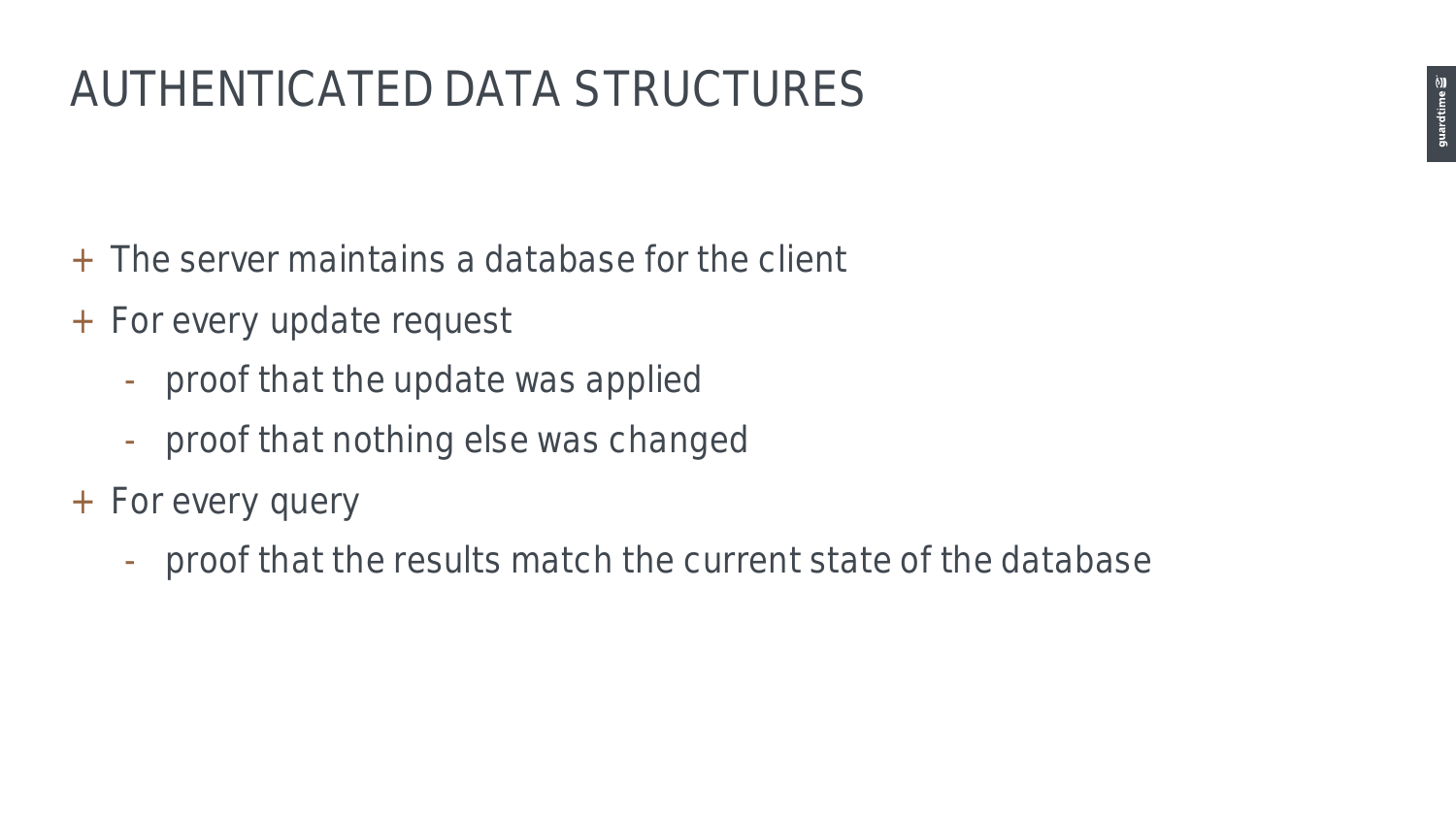#### GENERAL COMPUTATIONS

- + A client outsourcing to a cloud provider
- + IoT devices supported by external servers
- + Smart contracts executed on a blockchain
- + Useful when verification is cheaper than execution
- + For some computations this comes naturally
- + For the rest, extra work on the server side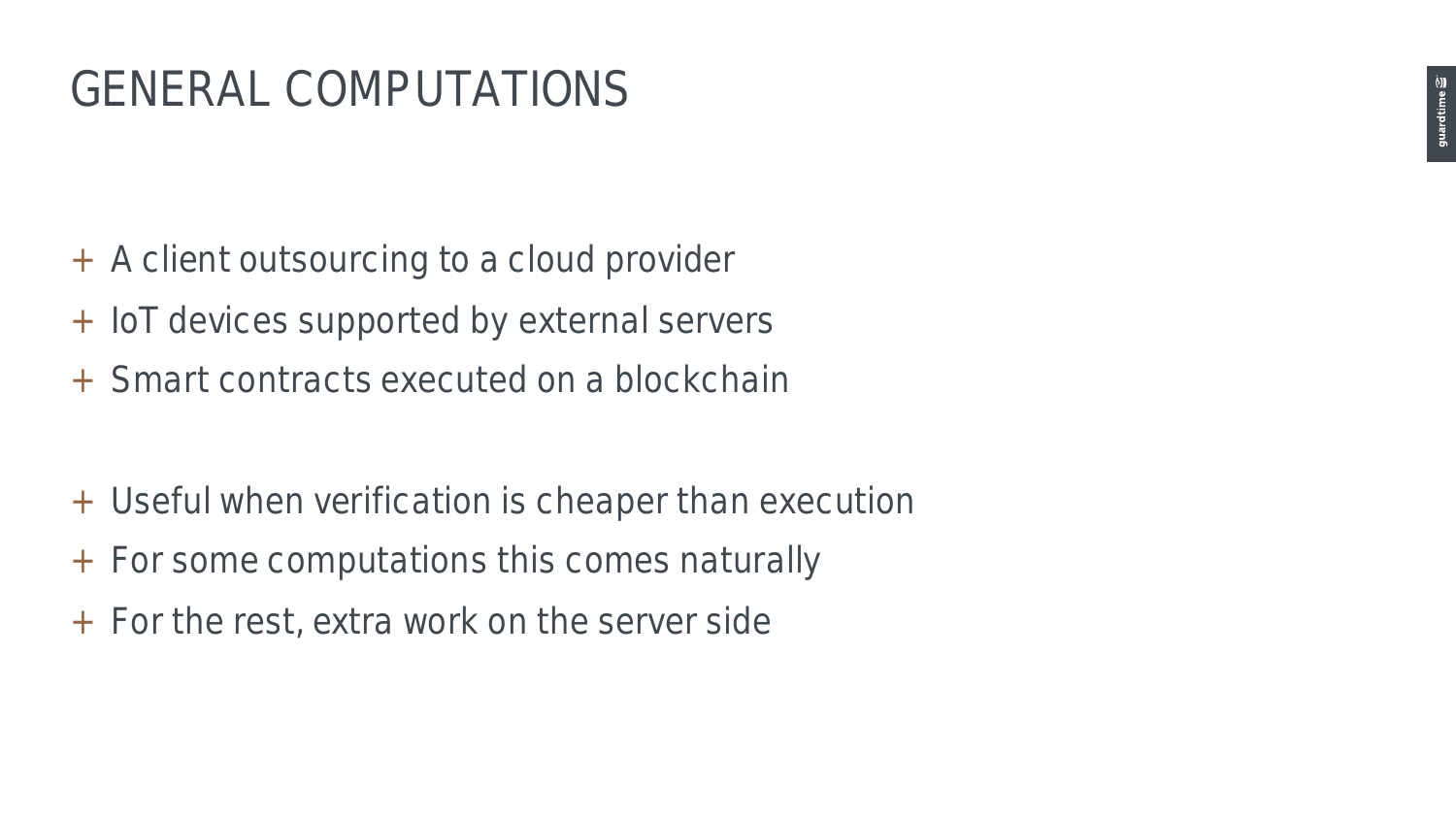- + What parties are allowed to see what data?
- + Verifiable electronic voting
- + Privacy-preserving meter readings
- + Private transactions on a blockchain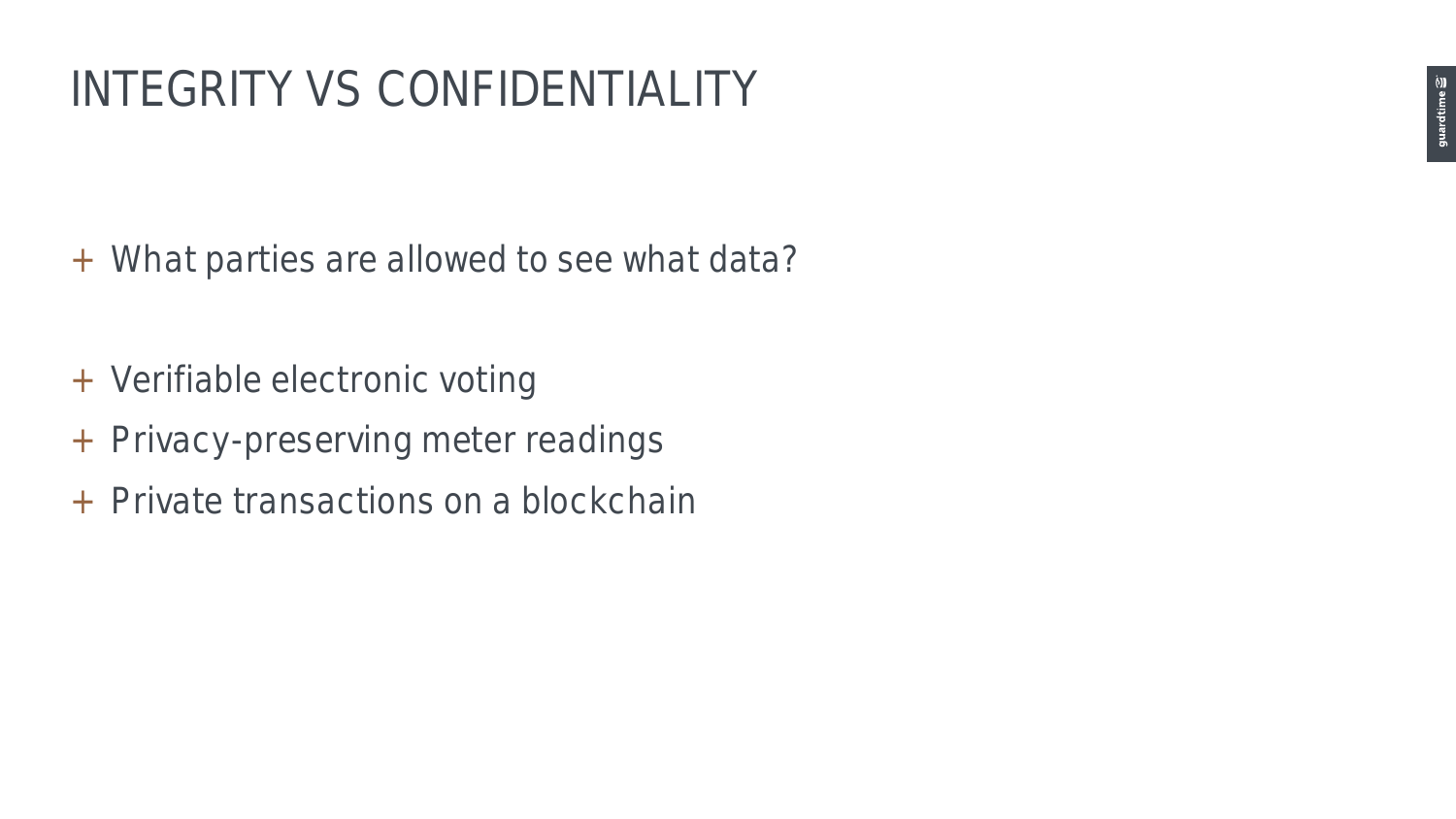#### guardtime  $\mathcal{Z}^{\cdot}$

2/ CRYPTOGRAPHIC TOOLS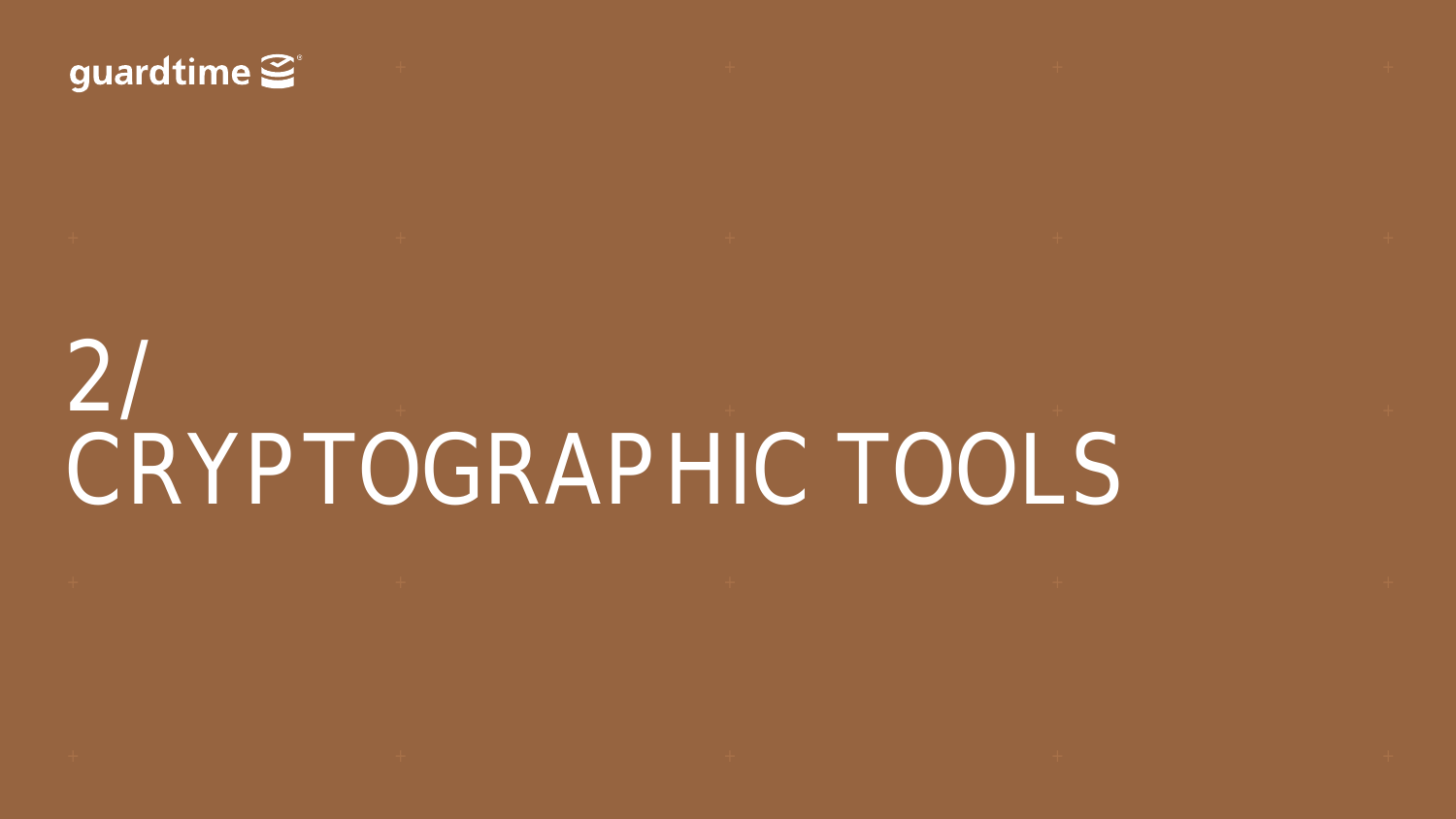- + Given  $m$ ,  $g$  and  $y$ , find  $x$  such that  $g^x$  mod  $m = y$
- + Trivial to solve without the modulus
- Can be infeasibly difficult in the "modular" form  $+$
- Solution efficiently verifiable using the "square and multiply" method  $+$ 
	- to compute  $g^{13}$
	- observe that  $13 = 1101$
	- compute  $g^2$ ,  $g^4$ ,  $g^8$ , then  $g^{13} = g \cdot g^4 \cdot g^8$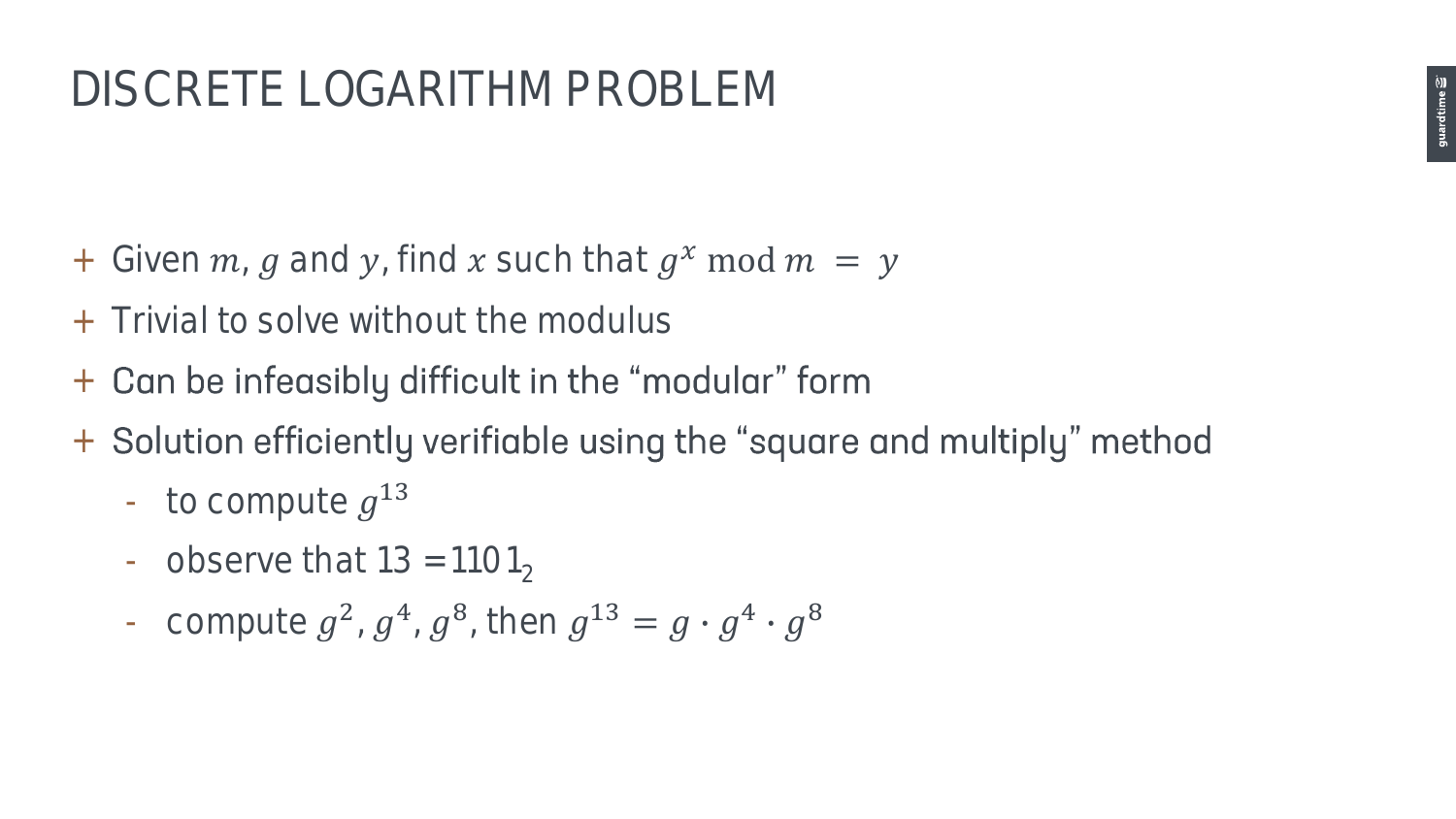- + Fix an input x, compute and publish commitment  $y = C(x)$
- $+$  Later "open" x and prove relationship to y
- + Binding and hiding properties
- + Naïve: compute  $y = g^x \mod m$
- + Pedersen: pick random r, compute  $y = g^x \cdot h^r \text{ mod } m$
- + Observe that in both cases  $C(x_1 + x_2) = C(x_1) \cdot C(x_2)$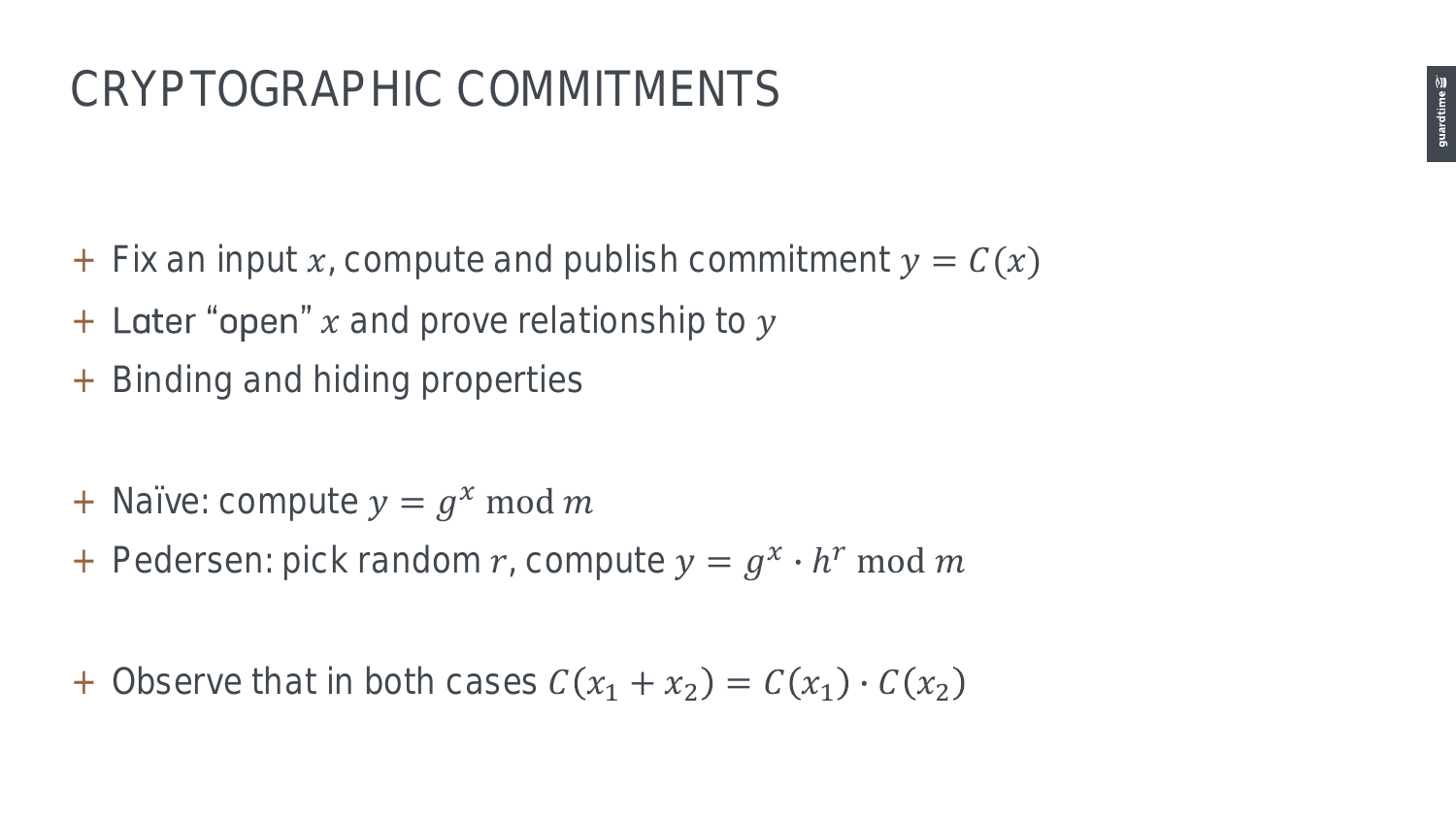- + Prove that you know something
- + But without revealing that something
- + Digital signatures
	- creation of a signature only possible with private key
	- signature verification proves the signer knows the key
	- the key itself not revealed in the process
- + Recall also  $C(x_1 + x_2) = C(x_1) \cdot C(x_2)$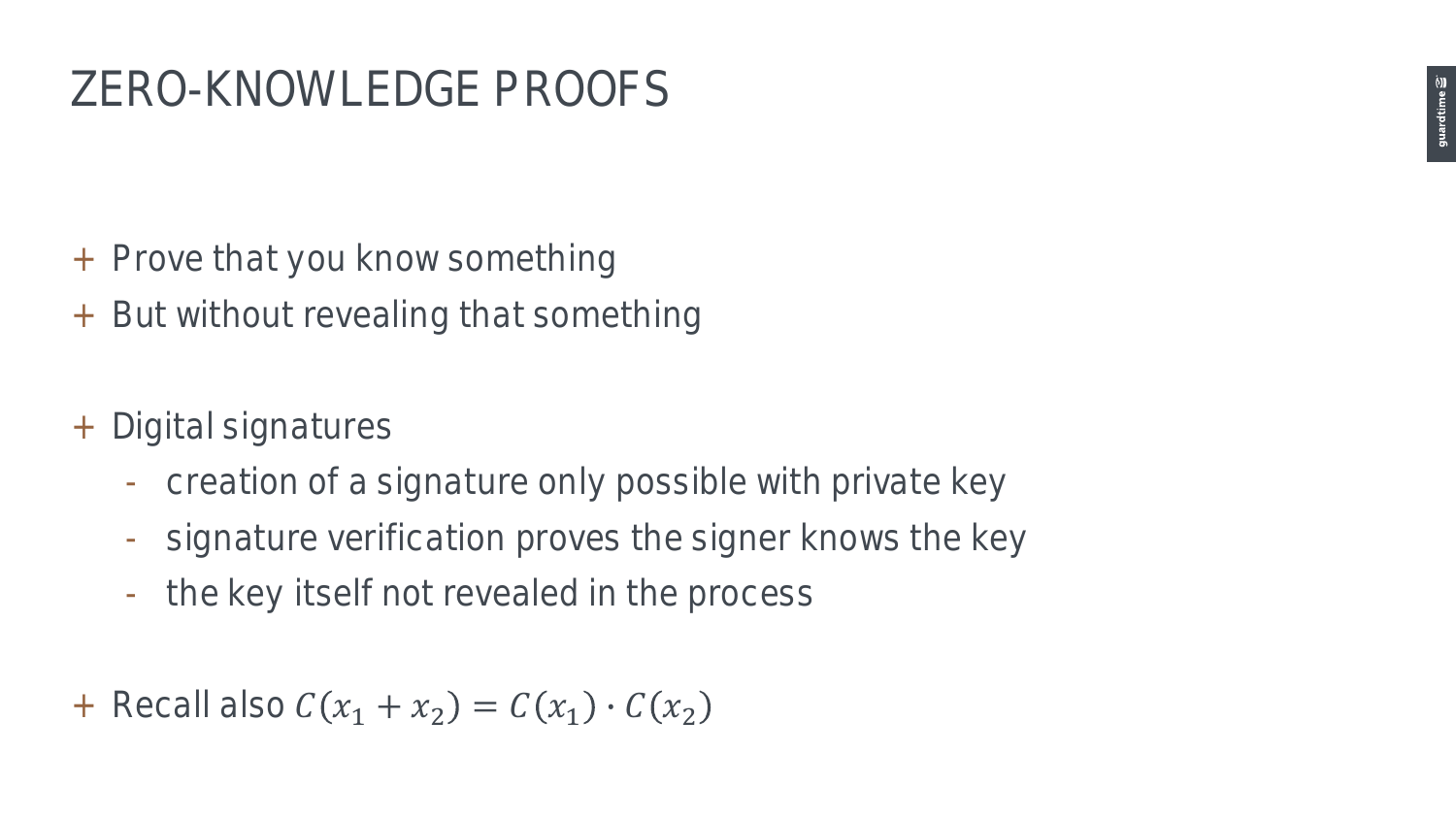- + Consider functions  $G_1 \times G_1 \rightarrow G_2$
- + Function *e* is a bilinear map if  $e(a \cdot x, b \cdot y) = a \cdot b \cdot e(x, y)$
- + If  $G_2$  is multiplicative, the rule becomes  $e(a \cdot x, b \cdot y) = e(x, y)^{a \cdot b}$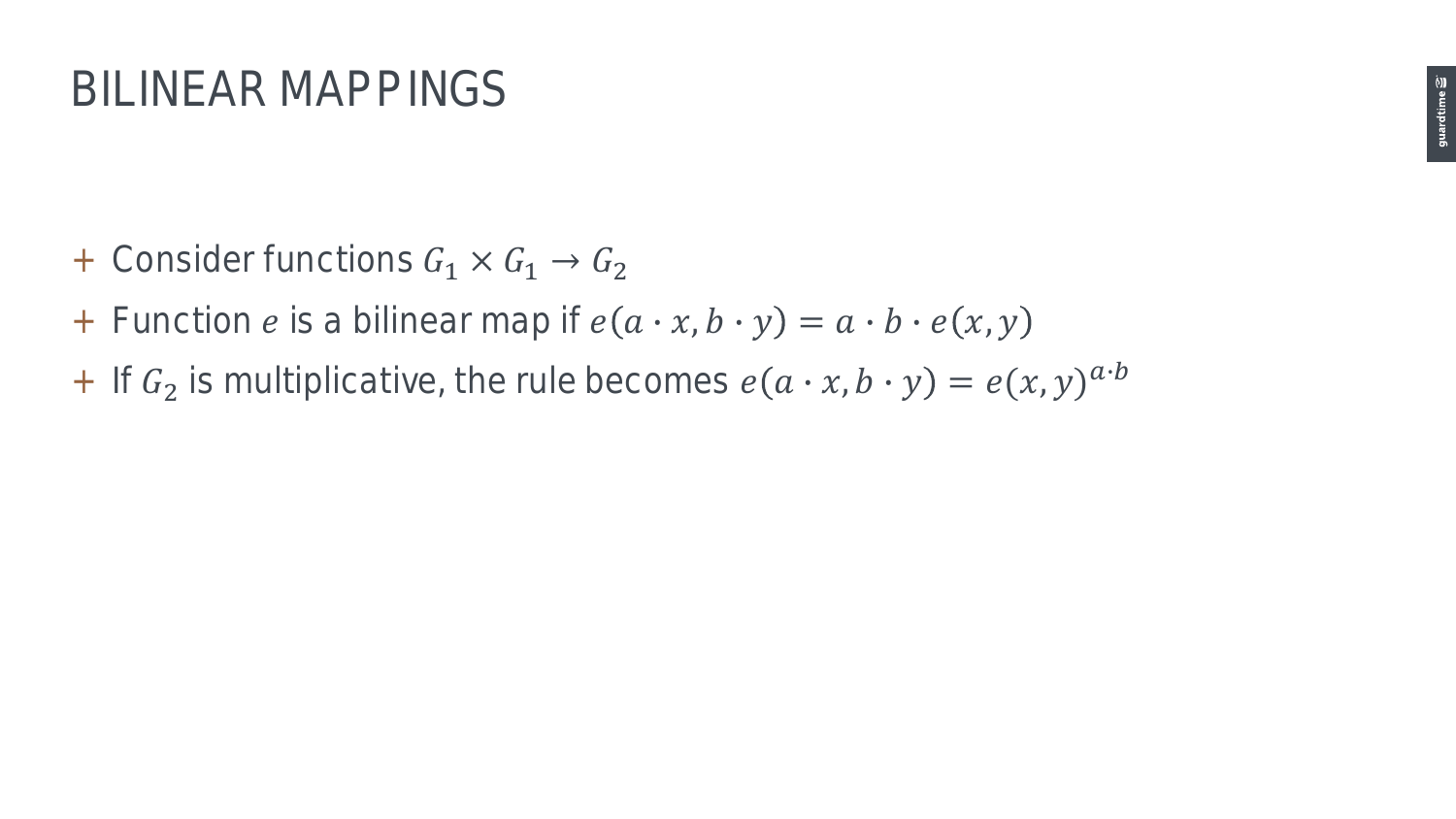

## $+$  +  $+$  +  $+$  +  $+$  +  $+$  +  $+$  +  $+$  +  $+$  +  $+$  +  $+$  +  $+$  +  $+$  +  $+$  +  $+$  +  $+$  +  $+$  +  $+$  +  $+$  +  $+$  +  $+$  +  $+$  +  $+$  +  $+$  +  $+$  +  $+$  +  $+$  +  $+$  +  $+$  +  $+$  +  $+$  +  $+$  +  $+$  +  $+$  +  $+$  +  $+$  +  $+$  +  $+$  + 3/ ARITHMETIC CIRCUITS AND PROGRAMS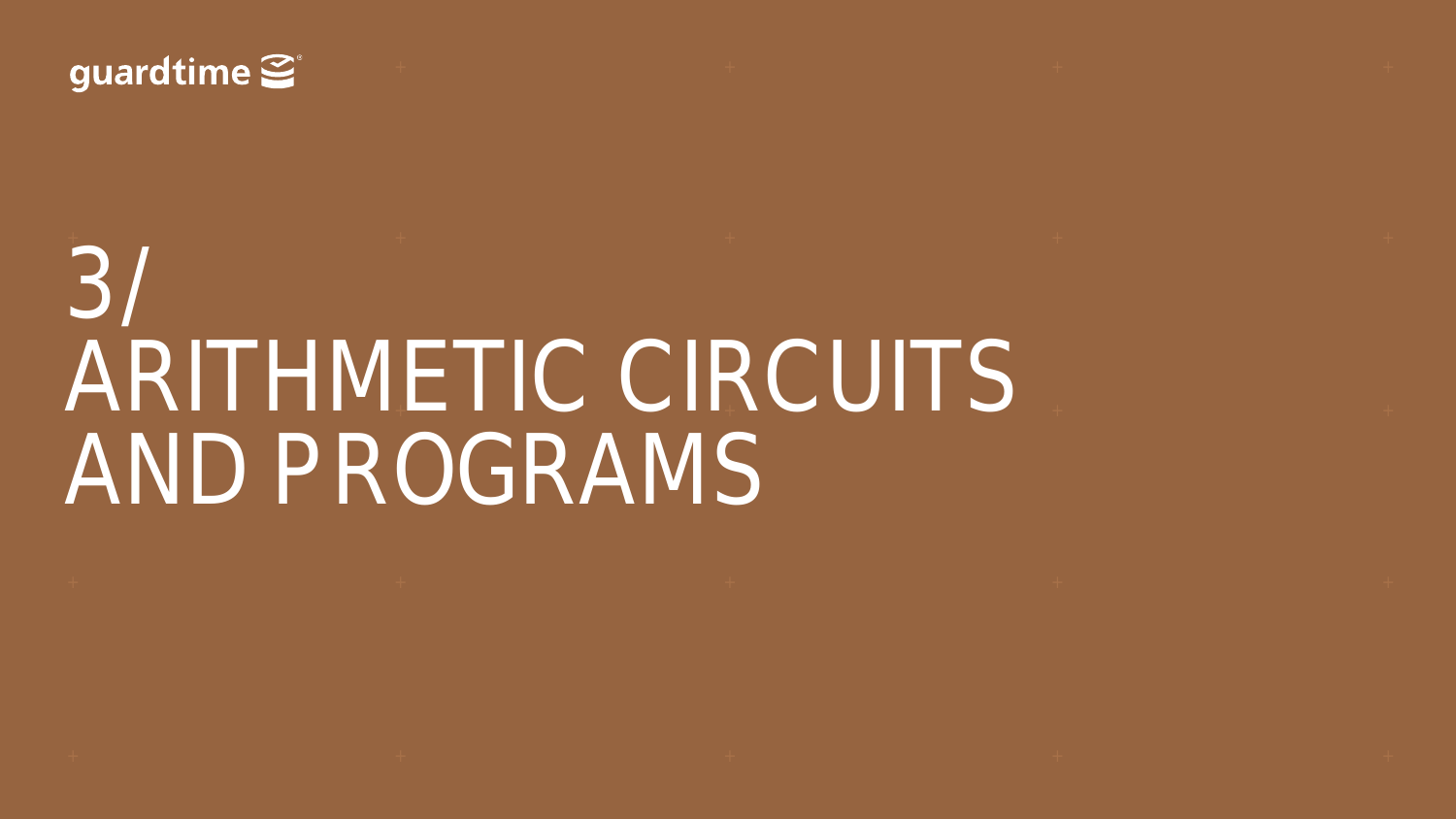### ARITHMETIC CIRCUITS

- + Representation of computations
- + Wire values are numbers
- + Gates are additions and multiplications
- +  $(c_1 + c_2) \cdot (c_3 \cdot c_4)$
- + No loops: unrolled by the compiler
- + No conditionals: **a ? b : c** replaced with  $a \cdot b + (1 a) \cdot c$
- + Polynomial-sized circuits equivalent to polynomial-time Turing machines

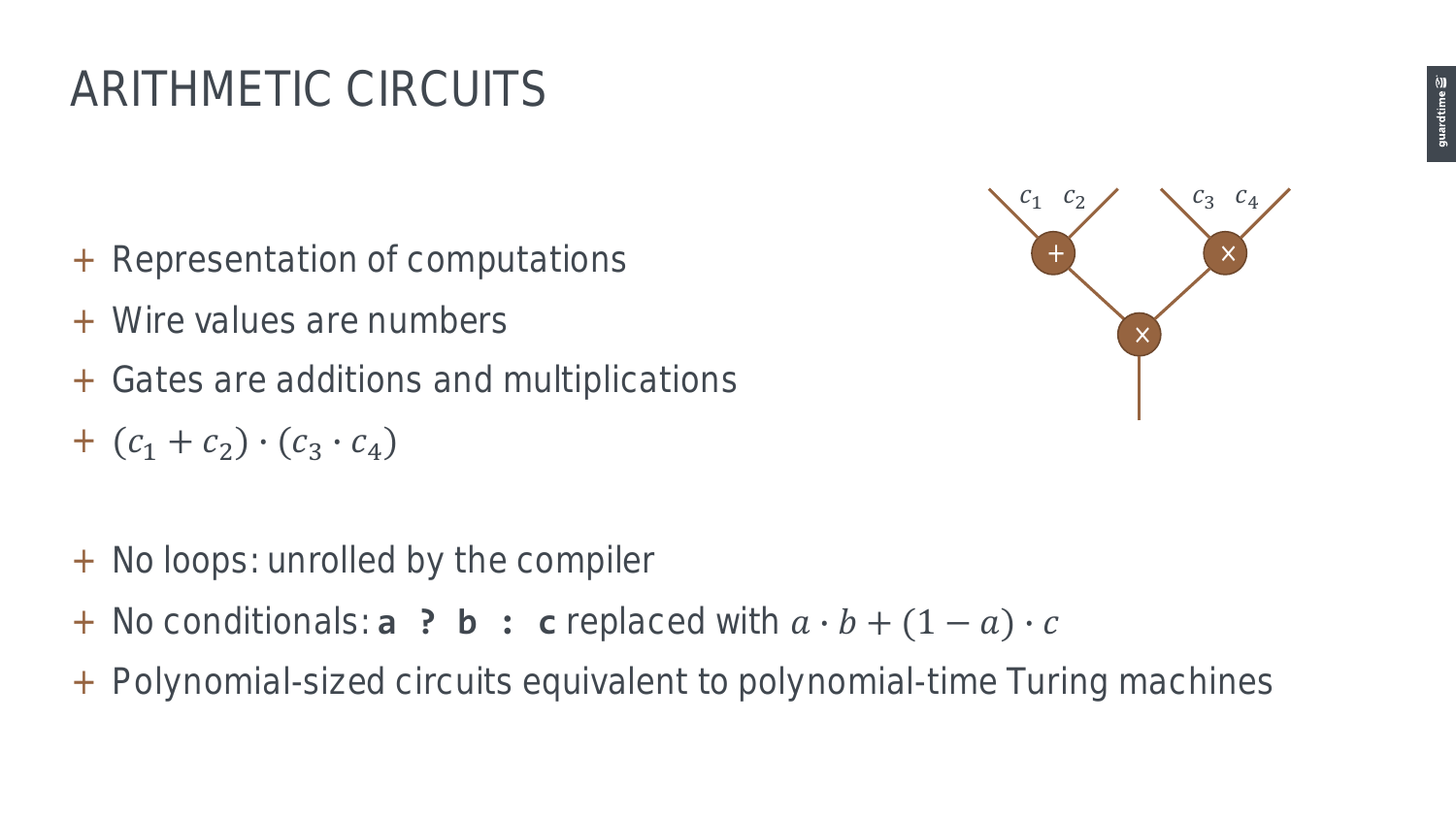### QUADRATIC ARITHMETIC PROGRAMS (1)

+ Encoding of arithmetic circuits as sets of polynomials

- + Add labels  $c_5$ ,  $c_6$
- + Pick arbitrary  $r_5$ ,  $r_6$
- + Pick polynomials  $v_k(x)$ ,  $w_k(x)$ ,  $y_k(x)$ satisfying the table on the right



 $c_{5}$ 

 $c<sub>6</sub>$ 

|            | $(r_5,r_6)$ |            | $\left \left \left(r_{5}, r_{6}\right)\right \right $ |            | $(r_5,r_6)$ |
|------------|-------------|------------|-------------------------------------------------------|------------|-------------|
| $v_1(r_i)$ | (0,1)       | $W_1(r_i)$ | (0,0)                                                 | $y_1(r_i)$ | (0,0)       |
| $v_2(r_i)$ | (0,1)       | $W_2(r_i)$ | (0, 0)                                                | $y_2(r_i)$ | (0,0)       |
| $v_3(r_i)$ | (1,0)       | $w(r_i)$   | (0,0)                                                 | $y_3(r_i)$ | (0,0)       |
| $v_4(r_i)$ | (0,0)       | $W_4(r_i)$ | (1,0)                                                 | $y_4(r_i)$ | (0,0)       |
| $v_5(r_i)$ | (0,0)       | $W_5(r_i)$ | (0,1)                                                 | $y_5(r_i)$ | (0,1)       |
| $v_6(r_i)$ | (0,0)       |            | $W_6(r_i)$ (0,0)                                      | $y_6(r_i)$ | (1,0)       |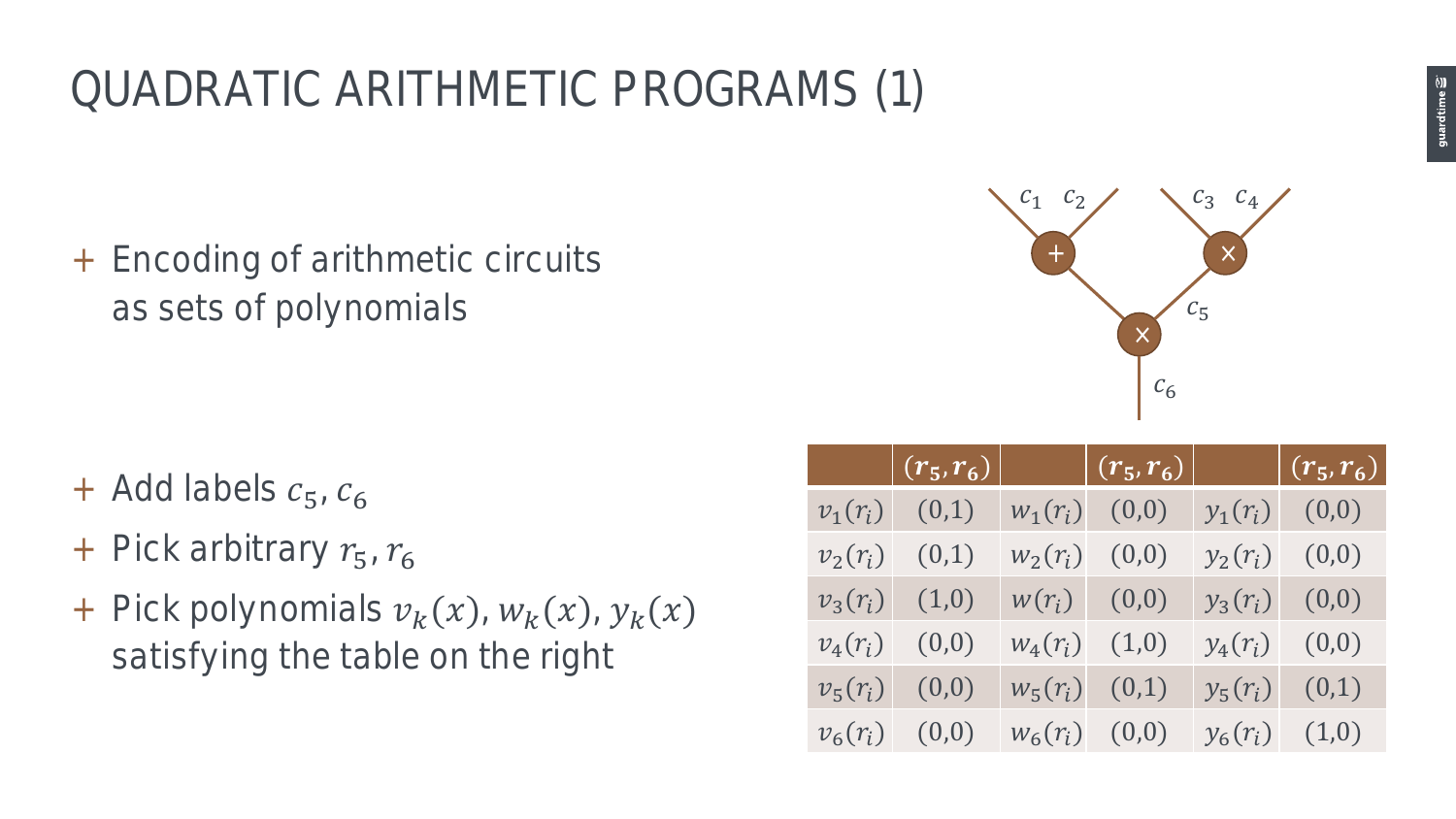#### QUADRATIC ARITHMETIC PROGRAMS (2)

- + Define
- +  $p(x) = (\sum c_k \cdot v_k(x)) \cdot (\sum c_k \cdot w_k(x)) (\sum c_k \cdot y_k(x))$ +  $t(x) = (x - r_5) \cdot (x - r_6)$
- + Require  $t(x)$  divides  $p(x)$

|            | $\left  (r_5, r_6) \right $ $\left  (r_5, r_6) \right $ $\left  (r_5, r_6) \right $ |                  |            |                  |
|------------|-------------------------------------------------------------------------------------|------------------|------------|------------------|
| $v_1(r_i)$ | (0,1)                                                                               | $W_1(r_i)$ (0,0) |            | $y_1(r_i)$ (0,0) |
| $v_2(r_i)$ | (0,1)                                                                               | $w_2(r_i)$ (0,0) | $y_2(r_i)$ | (0,0)            |
| $v_3(r_i)$ | (1,0)                                                                               | $w(r_i)$ (0,0)   | $y_3(r_i)$ | (0,0)            |
| $v_4(r_i)$ | (0,0)                                                                               | $w_4(r_i)$ (1,0) | $y_4(r_i)$ | (0,0)            |
| $v_5(r_i)$ | (0,0)                                                                               | $w_5(r_i)$ (0,1) | $y_5(r_i)$ | (0,1)            |
| $v_6(r_i)$ | (0,0)                                                                               | $W_6(r_i)$ (0,0) | $y_6(r_i)$ | (1,0)            |

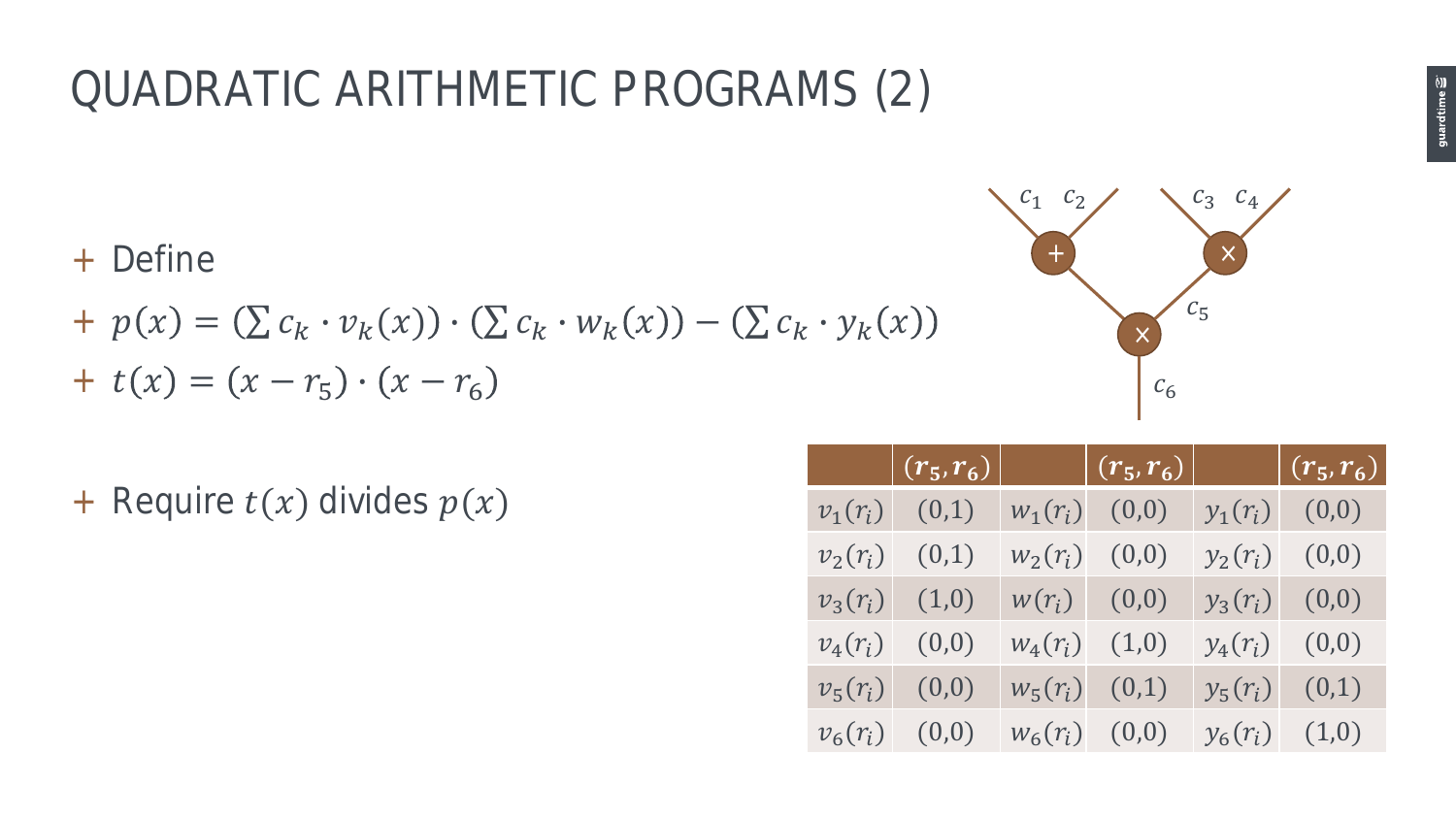#### guardtime  $\mathcal{L}^{\circ}$

4/ VERIFIABLE COMPUTATIONS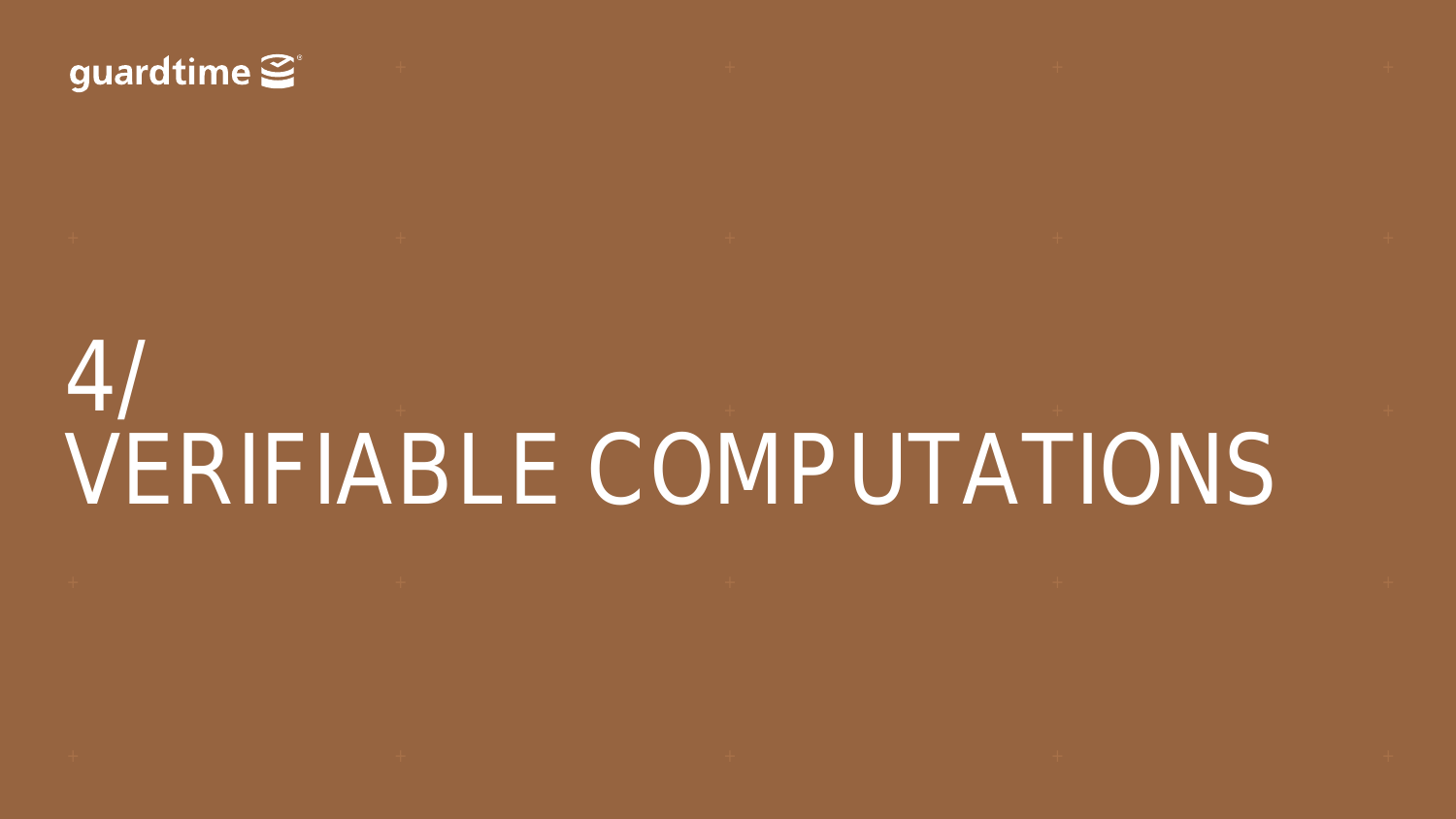- +  $(EK_F, VK_F) \leftarrow \text{KeyGen}(F, 1^{\lambda})$
- +  $(y, \pi_y) \leftarrow$  Compute  $(EK_F, u)$
- +  $\{0,1\} \leftarrow \text{Verify}(VK_F, u, y, \pi_y)$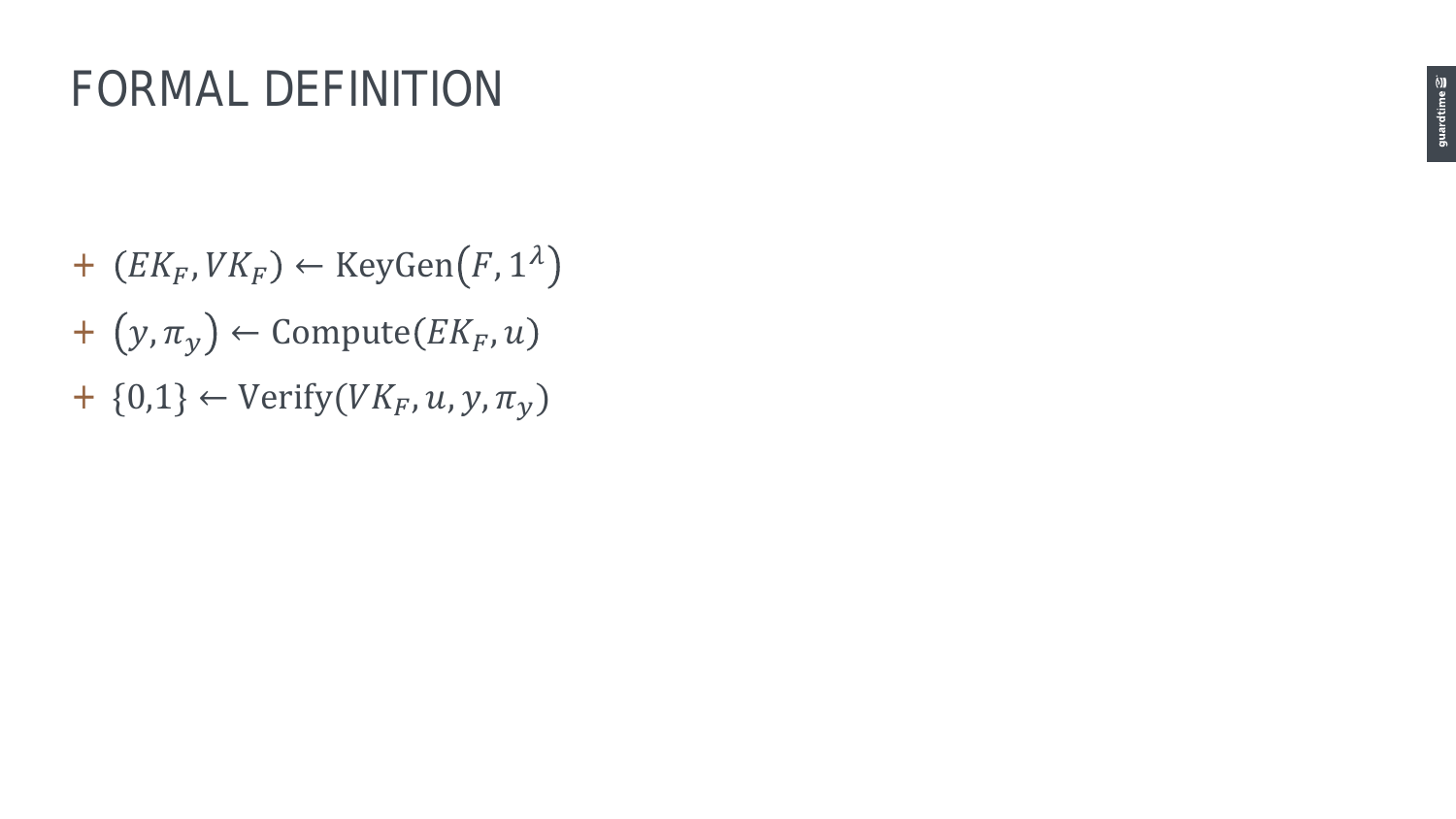

- + Joint work of MS Research and IBM Research
	- takes a function implemented in subset of C
	- converts it into QAP representation
	- derives the key generation, computer/prover and verifier code
- + Milestone result: first time ever verifier was faster than native execution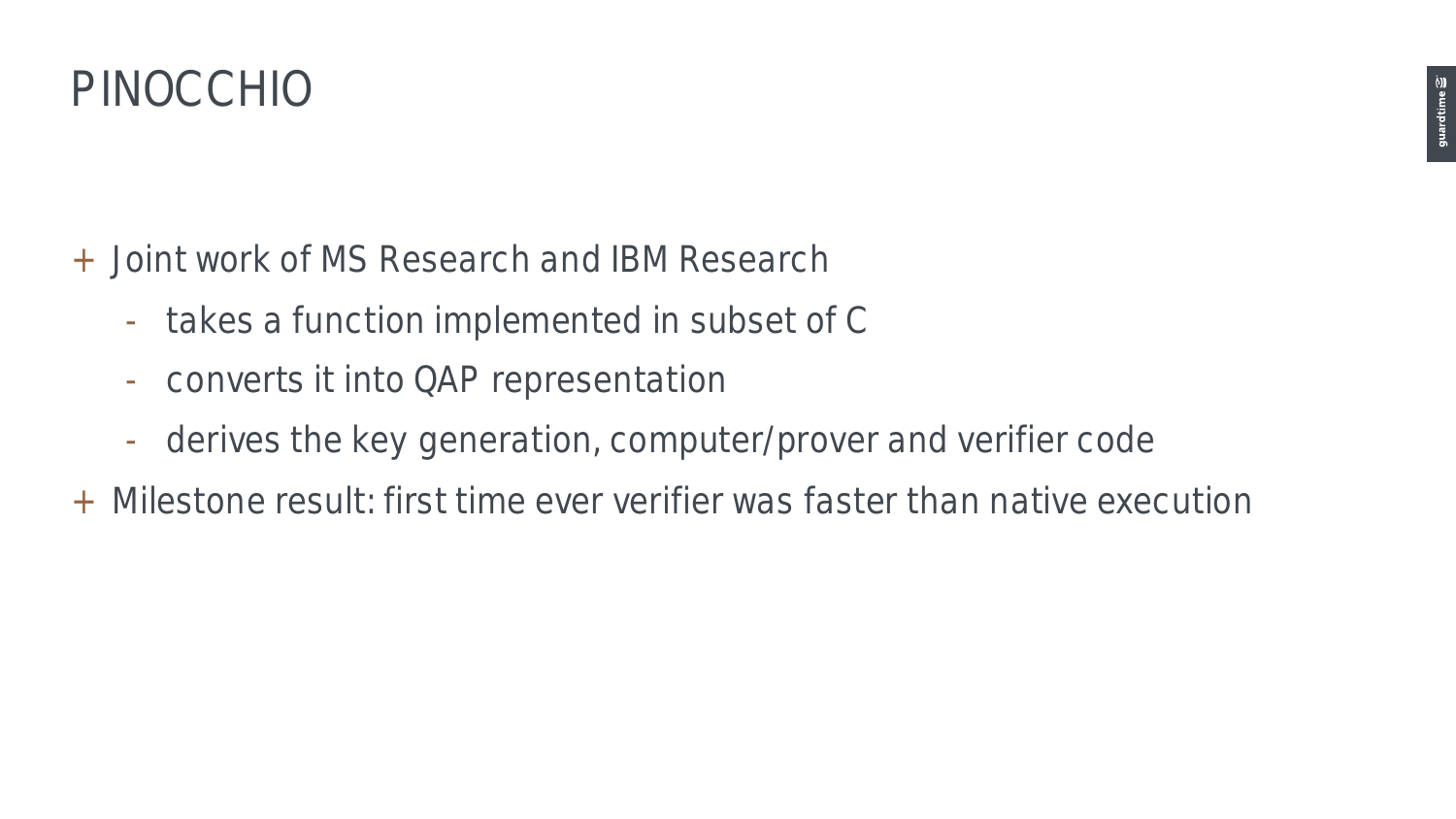#### PINOCCHIO: KEY GENERATION

- +  $(EK_F, VK_F) \leftarrow \text{KeyGen}(F, 1^{\lambda})$
- + F to circuit to QAP:  $t(x)$ , V, W, Y;  $I_{IO}$ ,  $I_{mid}$ ,  $e$ ,  $g$
- + Pick  $r_{v}$ ,  $r_{w}$ ,  $s$ ,  $\alpha_{v}$ ,  $\alpha_{w}$ ,  $\alpha_{v}$ ,  $\beta$ ,  $\gamma$
- +  $r_y = r_v \cdot r_{w}$ ,  $g_v = g^{r_v}$ ,  $g_w = g^{r_w}$ ,  $g_y = g^{r_y}$
- +  $EK_F$ : { $g_v^{v_k(s)}$ }, { $g_w^{w_k(s)}$ }, { $g_y^{v_k(s)}$ }  $\{g_{\nu}^{\alpha_{\nu} \cdot \nu_{k}(s)}\}$ ,  $\{g_{\nu}^{\alpha_{w} \cdot w_{k}(s)}\}$ ,  $\{g_{\nu}^{\alpha_{\nu} \cdot y_{k}(s)}\}$ ,  $\{g^{s^i}\}, \{g_\nu^{\beta_\nu \cdot \nu_k(s)} \cdot g_\nu^{\beta_w \cdot w_k(s)} \cdot g_\nu^{\beta_\nu \cdot \gamma_k(s)}\}$
- $+ \;\; V K_F \colon g^1,\, g^{\alpha_\nu} ,\, g^{\alpha_\omega} ,\, g^{\alpha_\gamma} ,\, g^\gamma ,\, g^{\beta\cdot \gamma}$  ,  $g_{\mathcal{Y}}{}^{t(s)}$  ,  $\{g_{\mathcal{V}}{}^{\mathcal{V}_k(s)}, g_{\mathcal{W}}{}^{\mathcal{W}_k(s)}, g_{\mathcal{Y}}{}^{\mathcal{Y}_k(s)}\}$



|            | $(r_5,r_6)$ |            | $\left  (r_5, r_6) \right $ |            | $\mid (r_5, r_6)$ |
|------------|-------------|------------|-----------------------------|------------|-------------------|
| $v_1(r_i)$ | (0,1)       | $W_1(r_i)$ | (0,0)                       | $y_1(r_i)$ | (0,0)             |
| $v_2(r_i)$ | (0,1)       | $W_2(r_i)$ | (0, 0)                      | $y_2(r_i)$ | (0,0)             |
| $v_3(r_i)$ | (1,0)       | $w(r_i)$   | (0,0)                       | $y_3(r_i)$ | (0,0)             |
| $v_4(r_i)$ | (0,0)       | $W_4(r_i)$ | (1,0)                       | $y_4(r_i)$ | (0,0)             |
| $v_5(r_i)$ | (0,0)       | $w_5(r_i)$ | (0,1)                       | $y_5(r_i)$ | (0,1)             |
| $v_6(r_i)$ | (0,0)       | $W_6(r_i)$ | (0,0)                       | $y_6(r_i)$ | (1,0)             |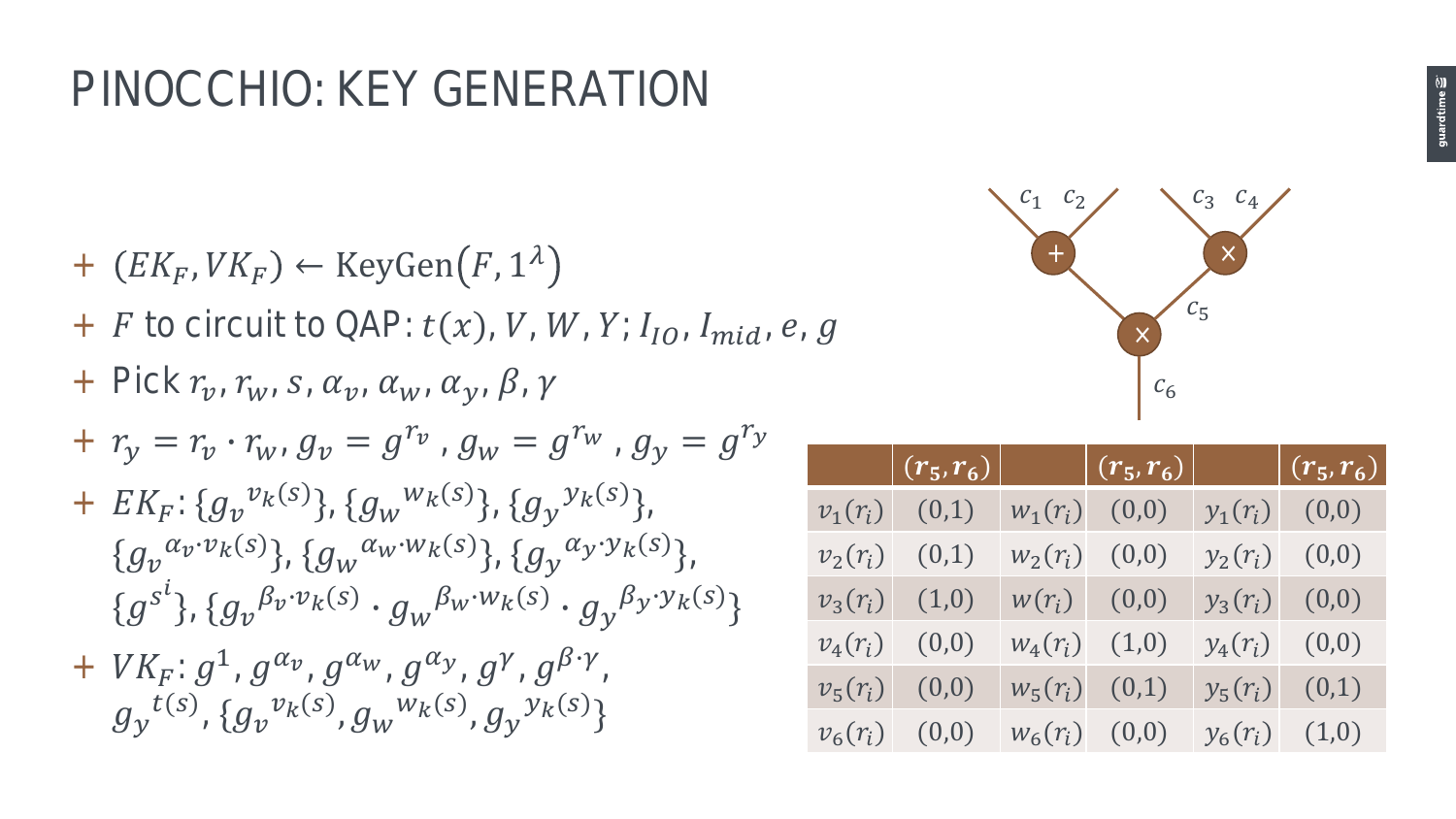- +  $(y, \pi_y) \leftarrow$  Compute  $(EK_F, u)$ :
- + Compute  $y \leftarrow F(u)$ , learn  $\{c_i\}$  in the process
- + Find  $h(x)$  such that  $p(x) = t(x) \cdot h(x)$

+ 
$$
\pi_y
$$
:  $g_v^{v_{mid}(s)}$ ,  $g_w^{w_{mid}(s)}$ ,  $g_y^{v_{mid}(s)}$ ,  $g_h^{h(s)}$ ,  
\n $g_v^{a_v v_{mid}(s)}$ ,  $g_w^{a_w w_{mid}(s)}$ ,  $g_y^{a_v v_{mid}(s)}$ ,  
\n $g_v^{\beta \cdot v_{mid}(s)} \cdot g_w^{\beta \cdot w_{mid}(s)} \cdot g_y^{\beta \cdot v_{mid}(s)}$ ,  
\nwhere  $v_{mid}(s) = \sum_{k \in I_{mid}} c_k \cdot v_k(s)$ ,  
\nand similarly  $w_{mid}(s)$ ,  $y_{mid}(s)$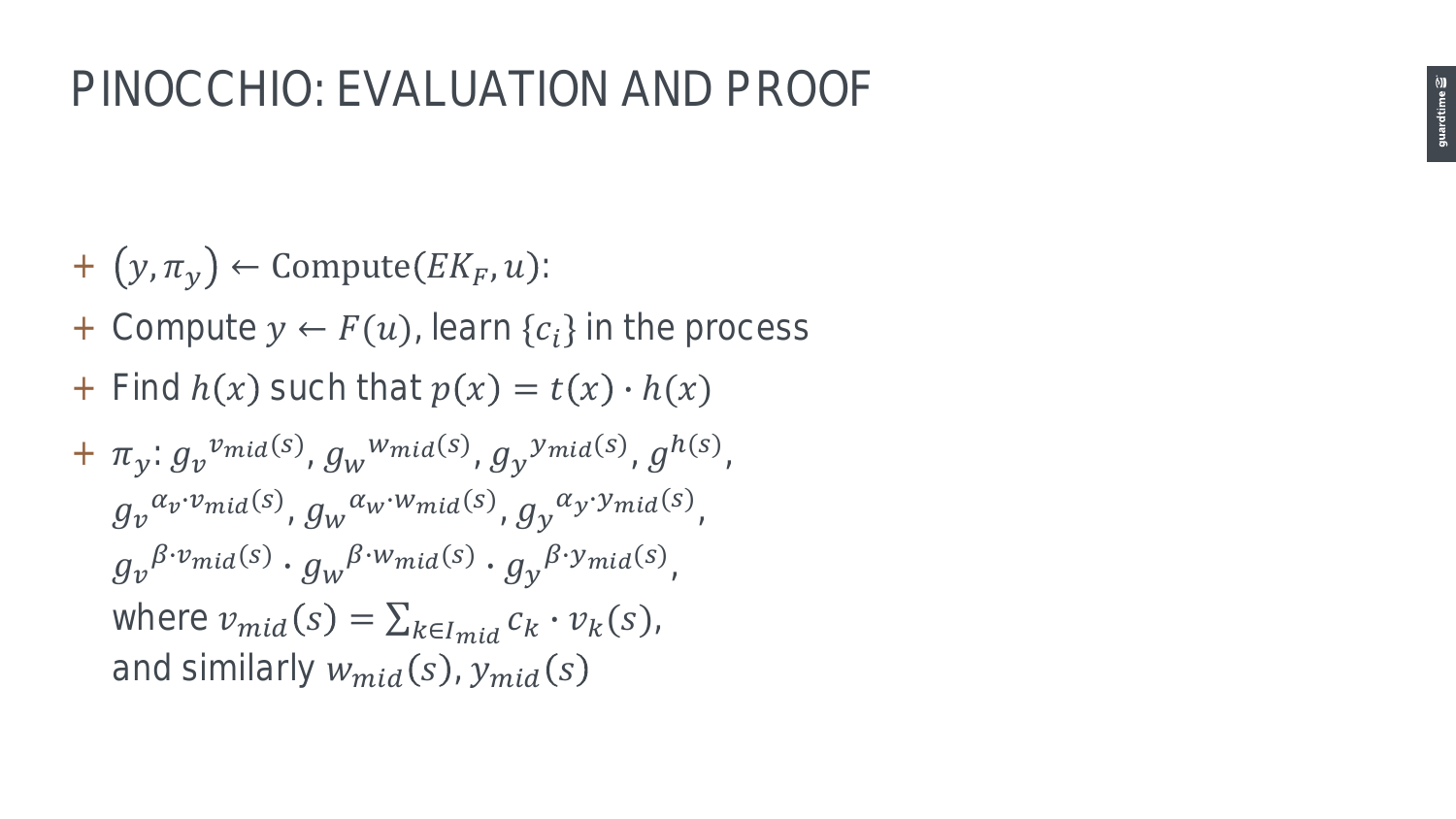#### PINOCCHIO: VERIFICATION

guardtime  $\subseteq$ 

- + {0,1}  $\leftarrow$  Verify(VK<sub>F</sub>, u, y,  $\pi_y$ ),  $\pi_y = g^V$ ,  $g^W$ ,  $g^Y$ ,  $g^H$ ,  $g^{V'}$ ,  $g^{W'}$ ,  $g^{Y'}$ ,  $g^Z$ :
- + Divisibility: compute  $g_\nu{}^{\nu_{IO}(s)} = \prod_{k \in I_{IO}} (g_\nu{}^{\nu_k(s)})^{c_k}$  and  $g_\nu{}^{\nu_{IO}(s)}$ ,  $g_\nu{}^{\nu_{IO}(s)}$ , then check that  $e(g_v{}^{v_{IO}(s)}\cdot g_v{}^{v_{mid}(s)},g_w{}^{w_{IO}(s)}\cdot g_w{}^{w_{mid}(s)})=0$  $e(g_{\mathcal{Y}}{}^{t(s)},g^H) \cdot e(g_{\mathcal{Y}}{}^{y_{I0}(s)} \cdot g_{\mathcal{Y}}{}^{y_{mid}(s)},g)$
- + Linear combinations:  $e(g_v^{V'}, g) = e(g_v^{V}, g^{\alpha_v})$ ,  $e(g_w^{W'}, g) = e(g_w^{W}, g^{\alpha_w})$ ,  $e(g_{y}^{Y'}, g) = e(g_{y}^{Y}, g^{\alpha_{y}}), e(g^{Z}, g^{Y}) = e(g_{v}^{V} \cdot g_{w}^{W} \cdot g_{y}^{Y}, g^{\beta \cdot Y})$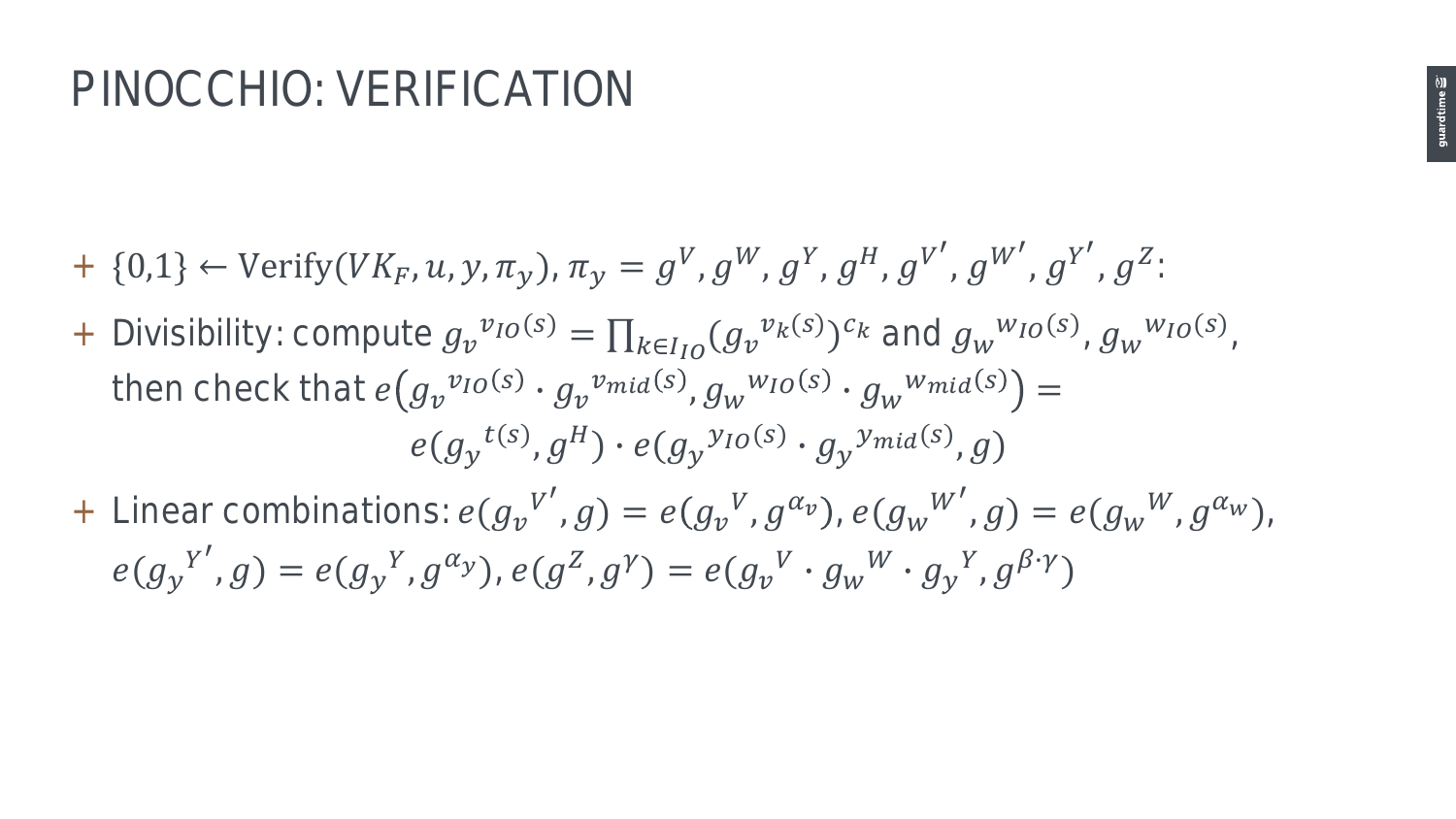- + Some private data  $D$  under commitment  $C(D)$
- $+$  Want to verifiably compute  $F(D)$
- + Generic solution
	- compute  $(F(D), C(D))$  instead
	- then check that  $C(D)$  matches
- + Pinocchio has direct support for partially private data
- + More efficient than the generic scheme above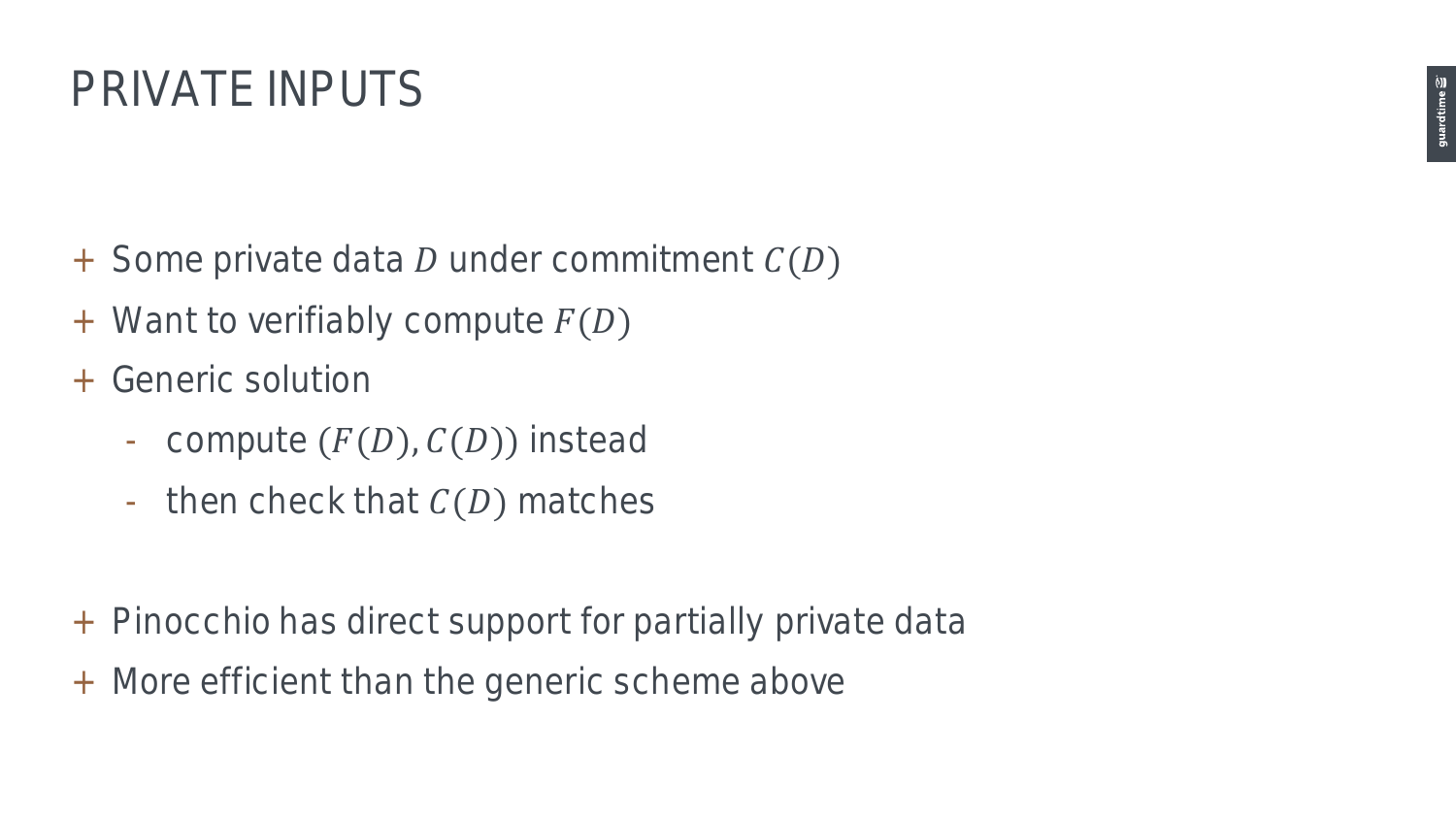

- + Quadratic programs: Gennaro, Gentry, Parno, Raykova, 2012 <https://eprint.iacr.org/2012/215>
- + Pinocchio: Parno, Gentry, Howell, Raykova, 2013 <https://eprint.iacr.org/2013/279>
- + zk-SNARKS
- + zk-STARKS
- + Bulletproofs